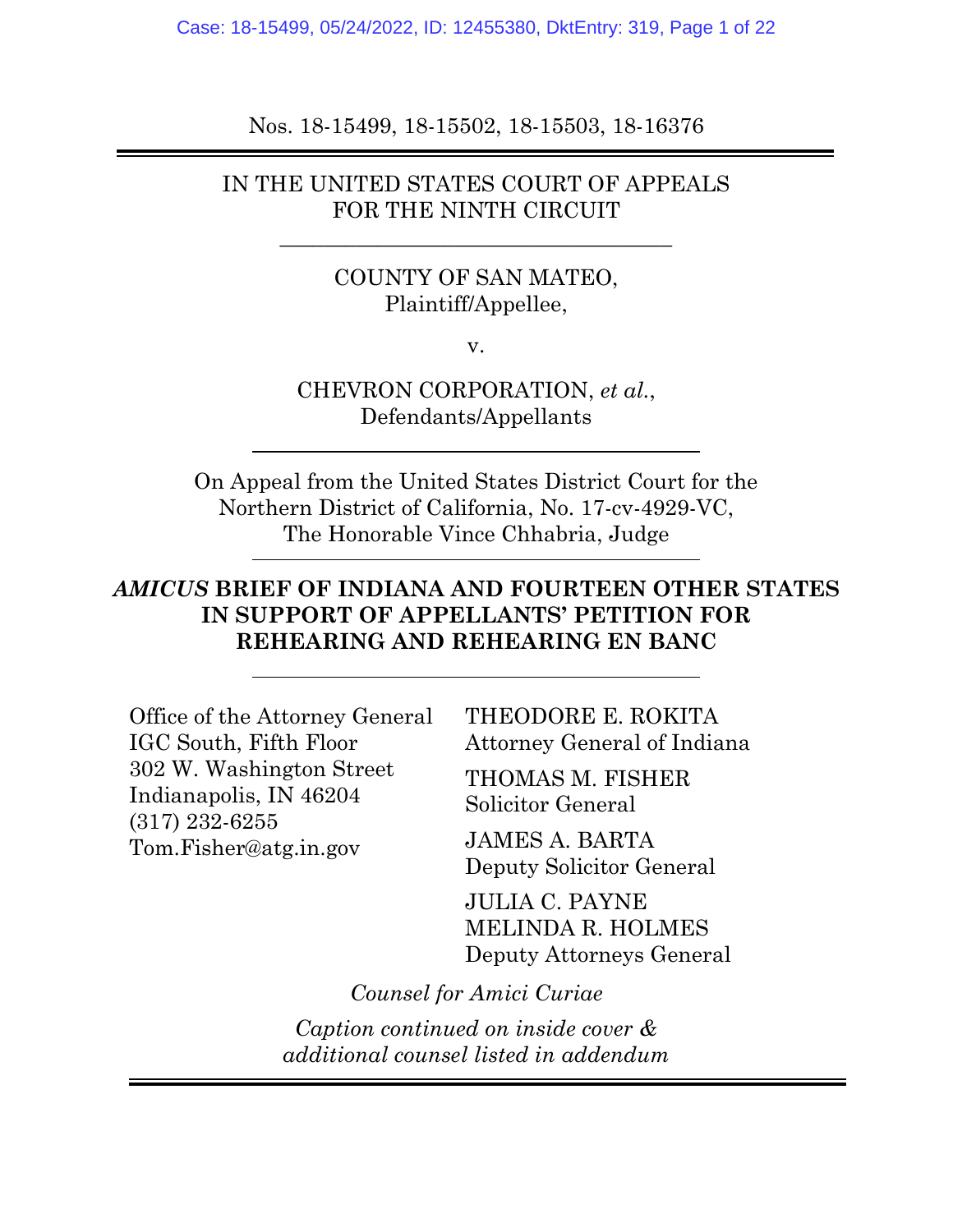CITY OF IMPERIAL BEACH, Plaintiff/Appellee,

**\_\_\_\_\_\_\_\_\_\_\_\_\_\_\_\_\_\_\_\_\_\_\_\_\_\_\_\_\_\_\_\_\_\_\_\_**

v.

CHEVRON CORPORATION, *et al.*, Defendants/Appellants

On Appeal from the United States District Court for the Northern District of California, No. 17-cv-4934-VC, The Honorable Vince Chhabria, Judge

## COUNTY OF MARIN, Plaintiff/Appellee,

v.

CHEVRON CORPORATION, *et al.*, Defendants/Appellants

On Appeal from the United States District Court for the Northern District of California, No. 17-cv-4935-VC, The Honorable Vince Chhabria, Judge

> CITY OF SANTA CRUZ, *et al.*, Plaintiffs/Appellees,

> > v.

CHEVRON CORPORATION, *et al.*, Defendants/Appellants

On Appeal from the United States District Court for the Northern District of California, Nos. 18-cv-00450-VC, 18-cv-00458-VC, 18-cv-00732-VC, The Honorable Vince Chhabria, Judge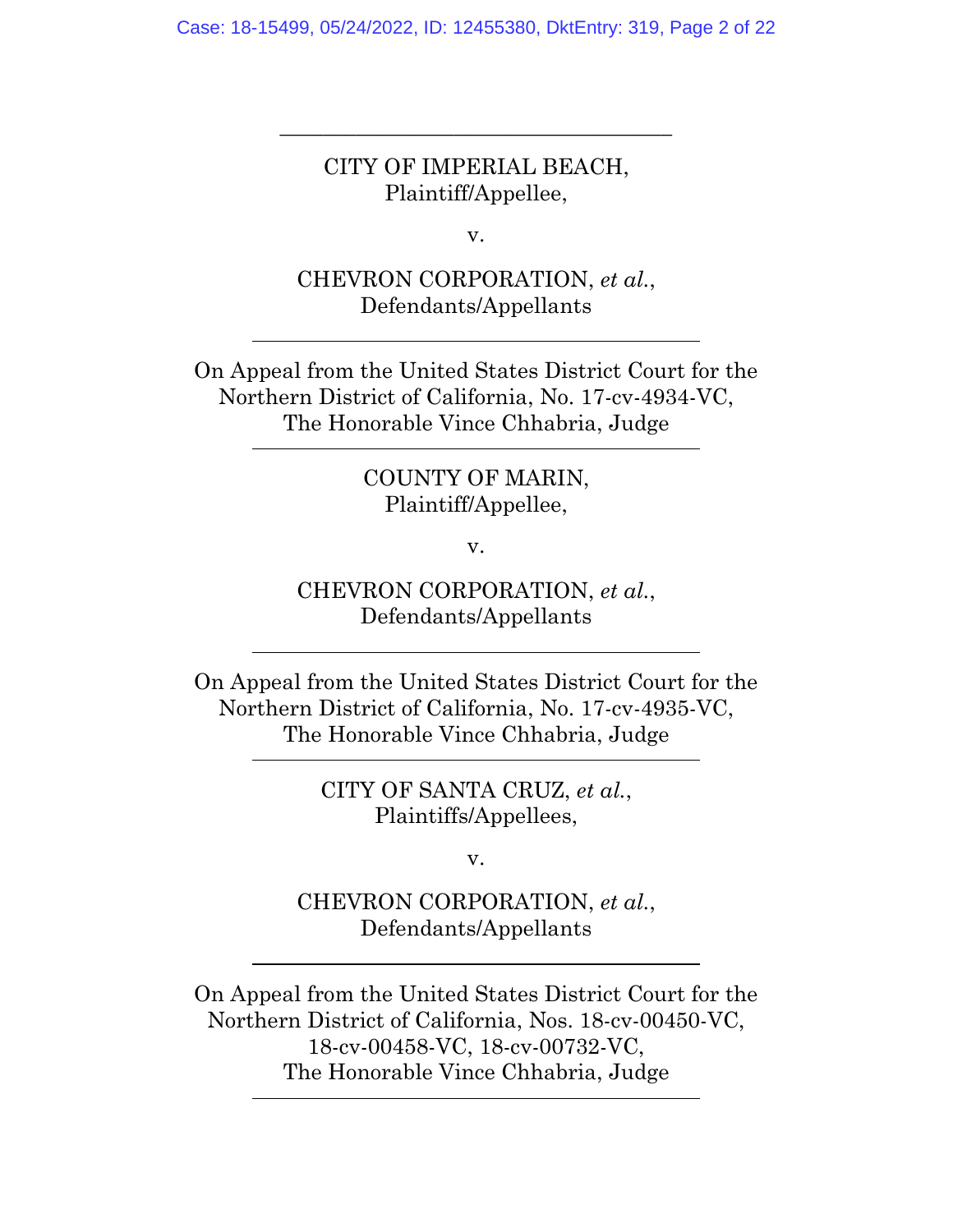# **TABLE OF CONTENTS**

| Ι.   | The Counties' Nuisance Suits To Abate Global Climate |                                                      |
|------|------------------------------------------------------|------------------------------------------------------|
|      | A.                                                   | Federal law necessarily governs any common-law       |
|      | <b>B.</b>                                            | Removal of common-law claims to abate global climate |
| П.   |                                                      | The Panel Erred in Rejecting Federal Common Law  10  |
| III. |                                                      |                                                      |
|      |                                                      |                                                      |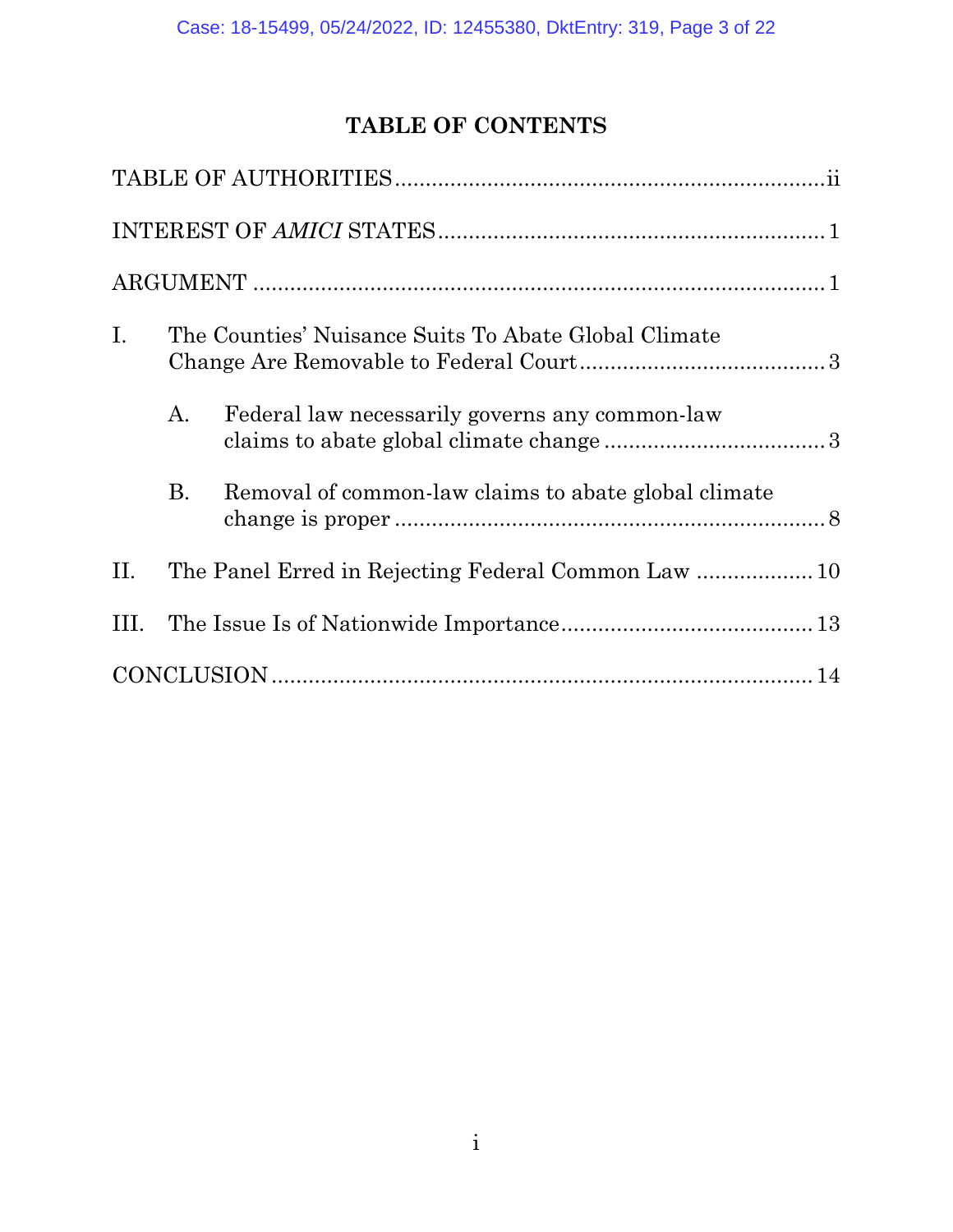# **TABLE OF AUTHORITIES**

## **CASES**

| Am. Elec. Power Co. v. Connecticut,  |
|--------------------------------------|
| Avco Corp. v. Aero Lodge No. 735,    |
| Boyle v. United Techs. Corp.,        |
| City of Milwaukee v. Illinois,       |
| City of New York v. Chevron Corp.,   |
| City of Oakland v. BP PLC,           |
| Clearfield Tr. Co. v. United States, |
| Erie Railroad Co. v. Tompkins        |
| Home Depot U.S.A., Inc. v. Jackson,  |
| Illinois v. City of Milwaukee,       |
| Int'l Paper Co. v. Ouellette,        |
| Mobil Oil Corp. v. Higginbotham,     |
| Rivet v. Regions Bank of La.,        |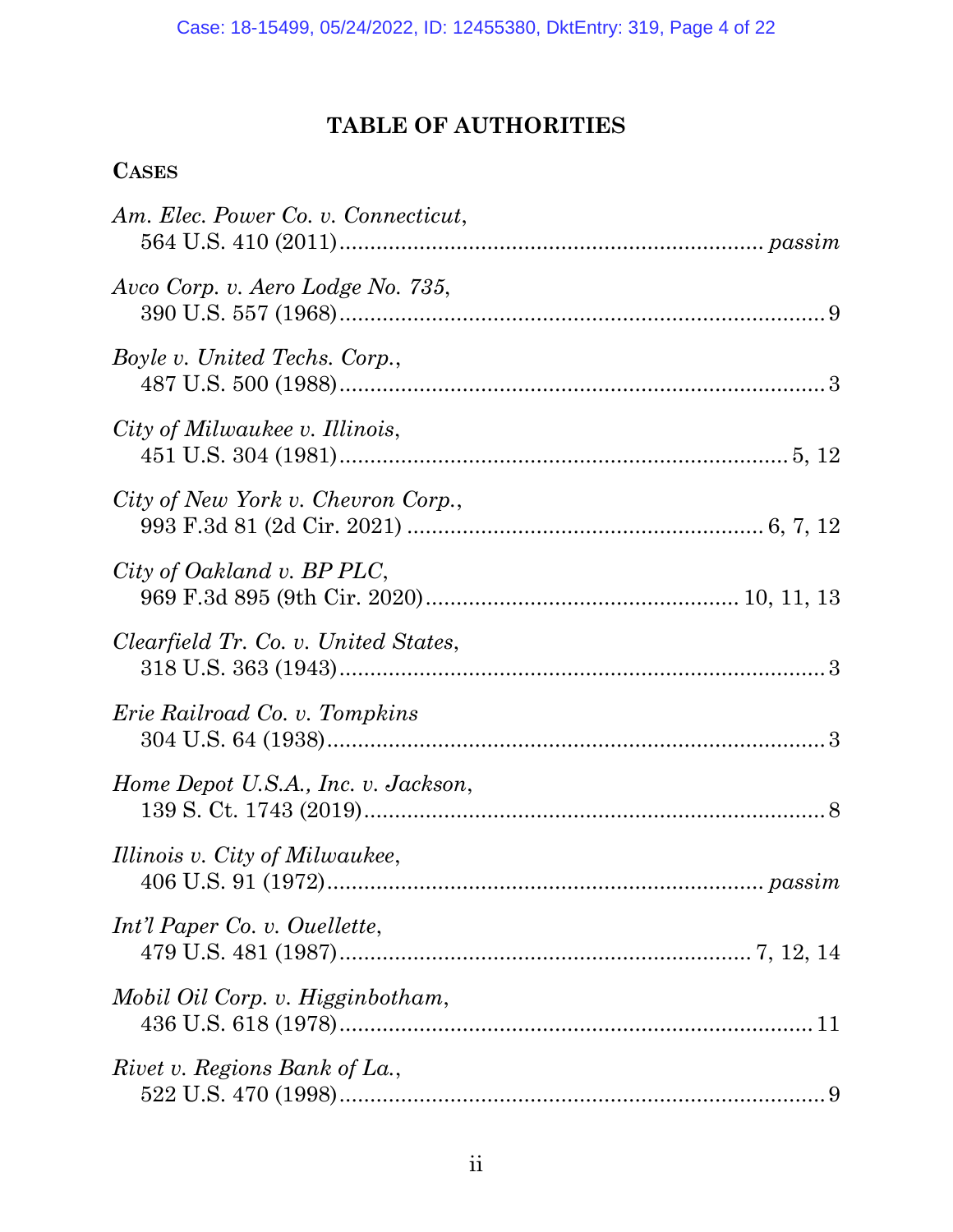# CASES [CONT'D]

| United States v. Kimbell Foods, Inc., |  |
|---------------------------------------|--|
| United States v. Standard Oil Co.,    |  |
| <b>STATUTES</b>                       |  |
|                                       |  |
|                                       |  |
|                                       |  |
|                                       |  |
|                                       |  |
|                                       |  |
|                                       |  |
|                                       |  |
|                                       |  |
|                                       |  |
|                                       |  |

# **OTHER AUTHORITIES**

| Charles Alan Wright & Arthur R. Miller, 19 Fed. Prac. & |  |
|---------------------------------------------------------|--|
|                                                         |  |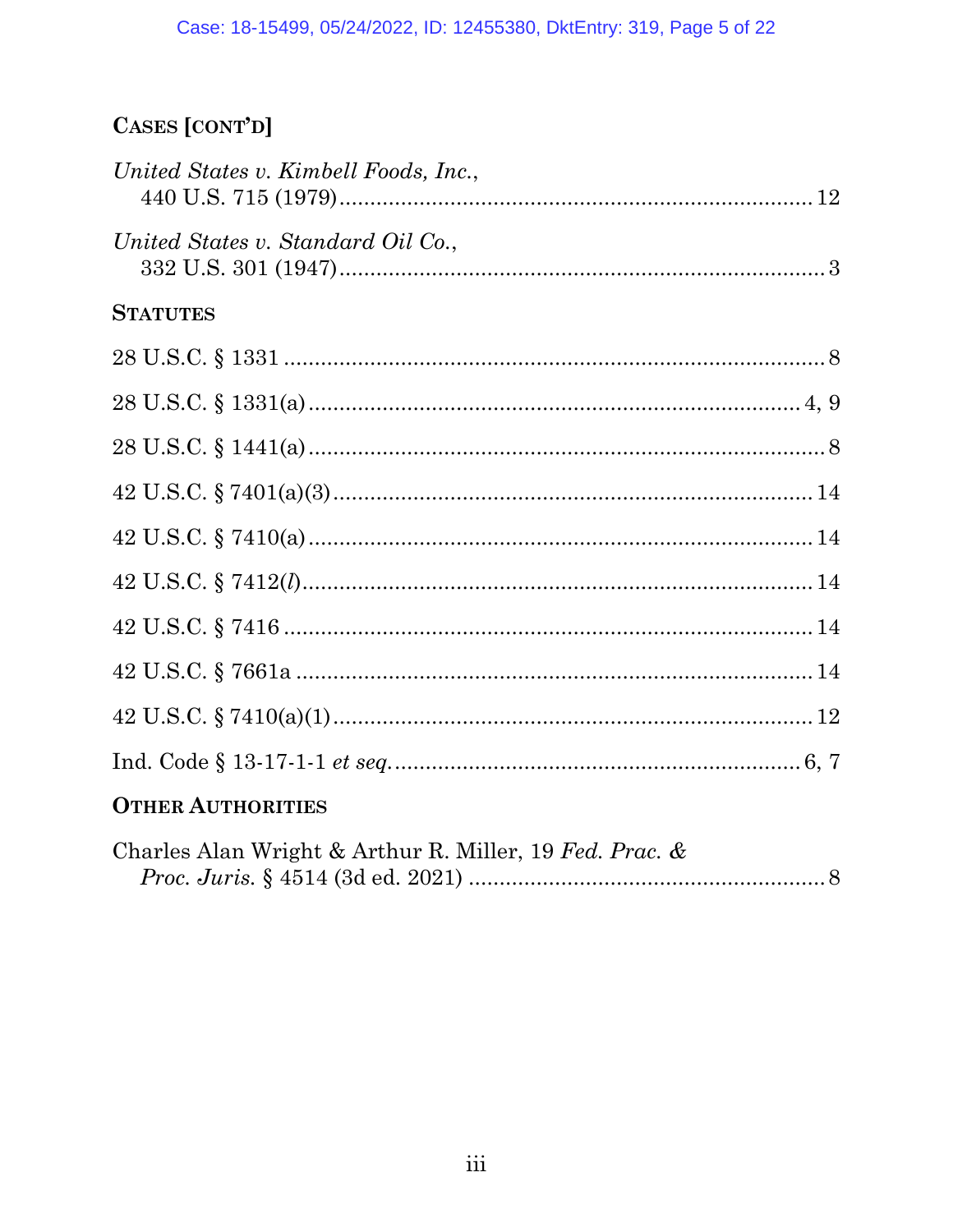#### **INTEREST OF** *AMICI* **STATES**

The States of Indiana, Alabama, Alaska, Arkansas, Georgia, Kansas, Kentucky, Mississippi, Missouri, Montana, Nebraska, Oklahoma, South Carolina, Texas, and Wyoming respectfully submit this brief as *amici curiae* in support of the petition for rehearing and rehearing en banc. The panel's ruling that nuisance claims to abate global climate change must proceed in state court, under state law, is of significant interest to *amici*. That ruling threatens to let a single State's judiciary set climate-change policy for other States. As co-equal sovereigns, *amici*  States have a profound interest in, and unique perspective on, the proper role of state law and state courts in addressing climate change.

#### **ARGUMENT**

This case involves common-law nuisance claims by local governments in California (collectively, the Counties) against energy companies for contributing to "*global* climate" change by extracting, producing, and promoting fossil-fuel products. 3-ER-215–16 (emphasis added). Under the Counties' theory, mitigating liability would require the companies to act differently not just in California but everywhere in the world they do business.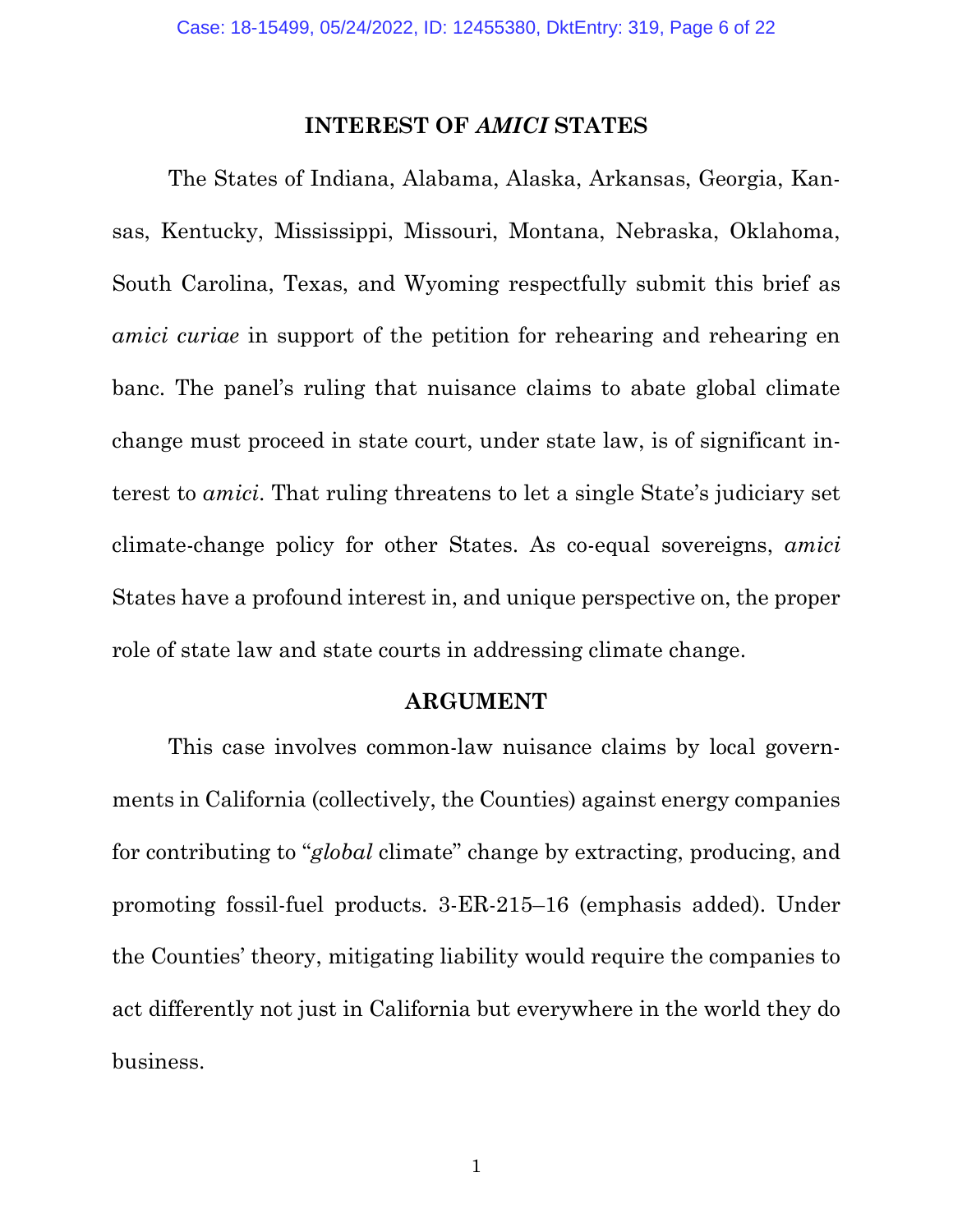As the Supreme Court has recognized, such claims for interstate emissions implicate federalism and other unique national interests. Courts thus are "require[d]" to "apply federal"—not state—nuisance law to interstate-pollution claims, giving federal courts jurisdiction over them. *Illinois v. City of Milwaukee*, 406 U.S. 91, 105 & n.6 (1972) (*Milwaukee I*). That outcome makes sense. Permitting 50 different state judiciaries to set *global emissions standards* would lead to utter chaos.

<span id="page-6-0"></span>The panel nonetheless ruled that California courts applying California law must decide the Counties' claims. It expressed doubt regarding whether there is a "federal common law of public nuisance relating to interstate pollution.'" Op. 23–24. That rationale, however, defies Supreme Court precedent recognizing "there is." *Milwaukee I*, 406 U.S. at 103.

The panel also suggested that claims to abate interstate emissions may be asserted under state nuisance law because the Clean Air Act (CAA) "'displace[s]'" any federal common law of interstate pollution. Op. 25. But the CAA does not authorize state courts to set emissions standards for the Nation. It merely transfers responsibility for setting those standards from *federal* courts to other *federal* officials.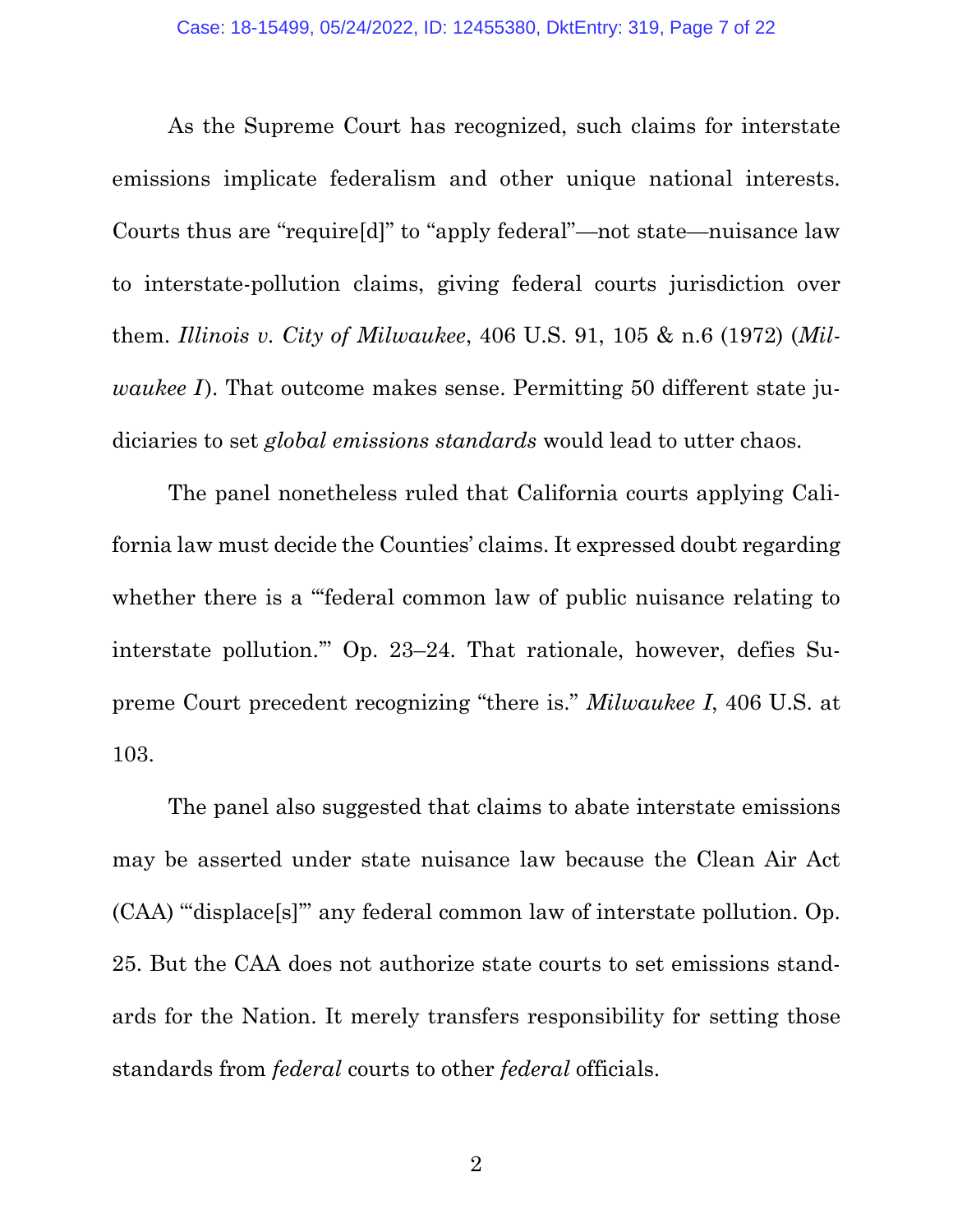Ultimately, the panel's ruling threatens to give California courts the power to set climate-change policy for the entire country. En banc review of that important issue is warranted.

## **I. The Counties' Nuisance Suits To Abate Global Climate Change Are Removable to Federal Court**

## <span id="page-7-3"></span>**A. Federal law necessarily governs any common-law claims to abate global climate change**

<span id="page-7-4"></span><span id="page-7-2"></span><span id="page-7-1"></span><span id="page-7-0"></span>Although *Erie Railroad Co. v. Tompkins* established that there "is no federal *general* common law," 304 U.S. 64, 78 (1938) (emphasis added), the Supreme Court has repeatedly recognized that "'*specialized* federal common law'" continues to govern "'subjects within national legislative power where Congress has so directed' or where the basic scheme of the Constitution so demands," *Am. Elec. Power Co. v. Connecticut*, 564 U.S. 410, 421 (2011) (*AEP*) (emphasis added). Some areas involving "'uniquely federal interests'" are so committed to federal control that any claims "are governed *exclusively* by federal law." *Boyle v. United Techs. Corp.*, 487 U.S. 500, 504 (1988) (emphasis added); *see, e.g.*, *United States v. Standard Oil Co.*, 332 U.S. 301, 305 (1947) ("liability [for interference in the government-soldier relationship] is not a matter to be determined by state law"); *Clearfield Tr. Co. v. United States*, 318 U.S. 363, 366 (1943)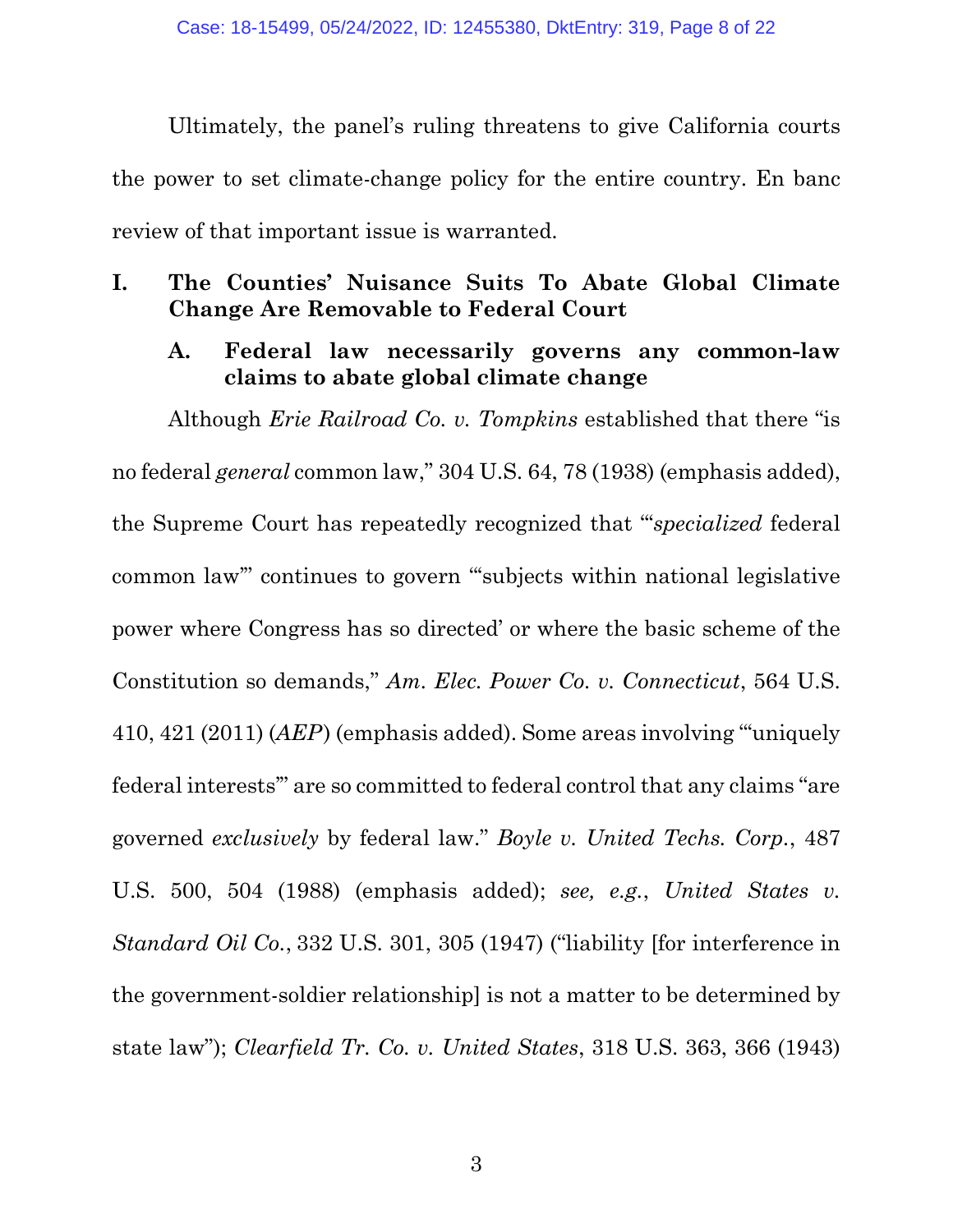("rights and duties of the United States on commercial paper which it issues are governed by federal rather than local law").

1. One area of "uniquely federal interest" subject to federal law is interstate emissions: "When we deal with air and water in their ambient or interstate aspects, there is a federal common law." *Milwaukee I*, 406 U.S. at 103. In *Milwaukee I*, the Supreme Court considered whether a nuisance claim for "pollution of interstate or navigable waters" was governed by federal law and "ar[ose] under the 'laws' of the United States" within the meaning of 28 U.S.C. § 1331(a)—and held "that it d[id]." *Id.* at 99. "'[T]he ecological rights of a State in the improper impairment of them from sources outside the State's own territory,'" the Court ruled, has its "'basis and standard in federal common law.'" *Id.* at 99–100.

<span id="page-8-0"></span>In so holding, the Court acknowledged that the claim fell outside of any federal statute addressing interstate pollution. *See* 406 U.S. at 103. But that did not mean state law governed. To the contrary, the Court observed that the very nature of a claim for "pollution of a body of water . . . bounded" by multiple States "require[d]" it "to apply federal law." *Id.* at 105 n.6. The claim implicated "an overriding federal interest in the need for a uniform rule of decision" and "basic interests of federalism."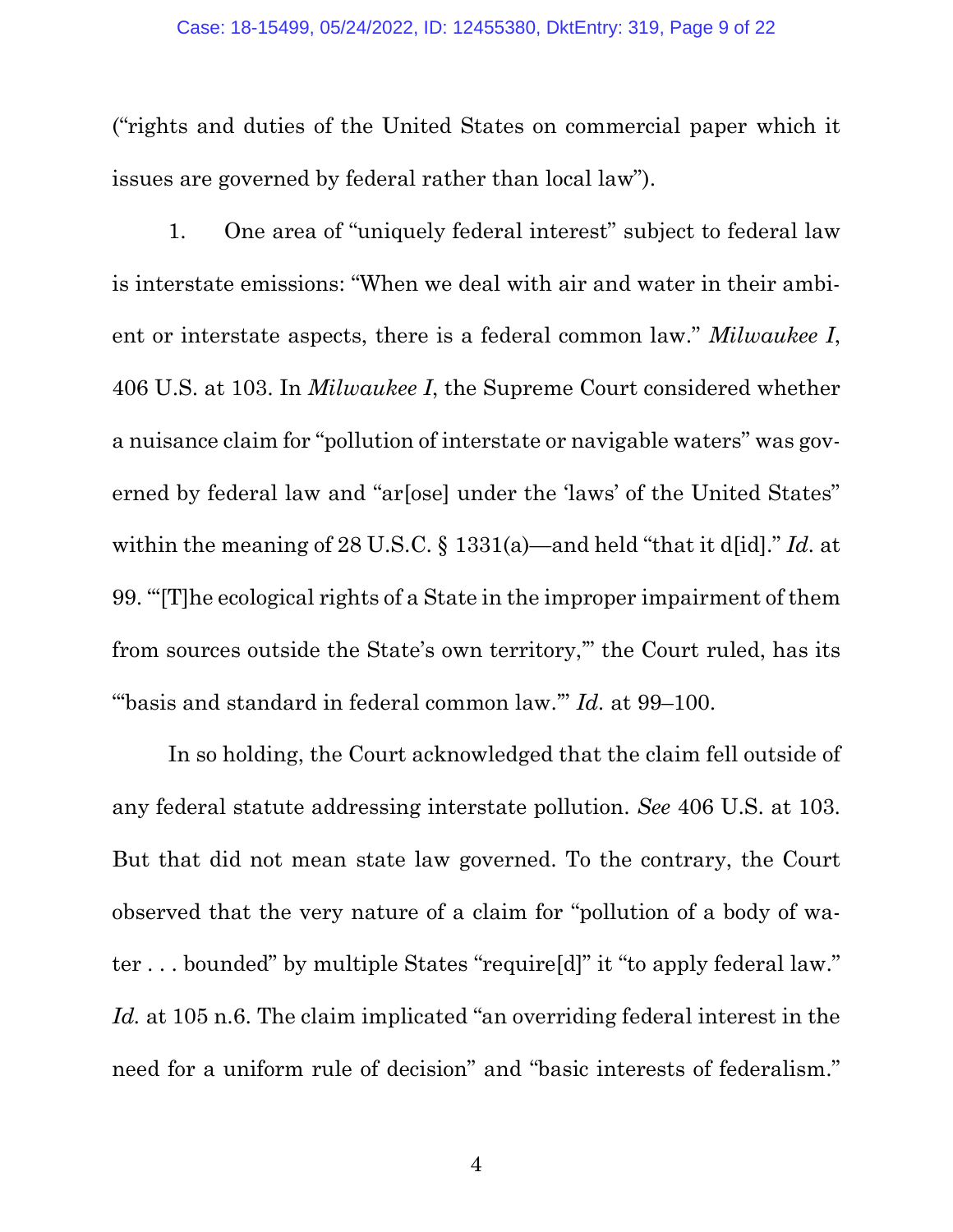*Id.* Thus, the Court declared, "federal law governs." *Id.* at 107; *see id.* at 102 ("federal, not state, law . . . controls"); *id.* at 107 n.9 (similar).

Not long ago in *AEP*, the Supreme Court reiterated those principles: "Environmental protection," it explained, is "undoubtedly" an area "meet for federal law governance" in which federal courts "may fill in 'statutory interstices,' and, if necessary, even 'fashion federal law.'" 564 U.S. at 421–22. That is why the Supreme Court has for 120 years "approved federal common-law suits brought by one State to abate pollution emanating from another State." *Id.* (collecting examples, including *Milwaukee I*). The Court has applied "federal common law" precisely "because state law cannot be used." *City of Milwaukee v. Illinois*, 451 U.S. 304, 313 n.7 (1981) (*Milwaukee II* ).

<span id="page-9-0"></span>2. As those decisions establish, nuisance claims to abate *interstate* pollution are governed exclusively by federal common law. *A fortiori* nuisance claims to abate *global* emissions are governed exclusively by it as well. As this case illustrates, nuisance claims to abate global greenhouse-gas emissions raise the same unique federal interests that require courts to apply federal common law to interstate-pollution claims.

5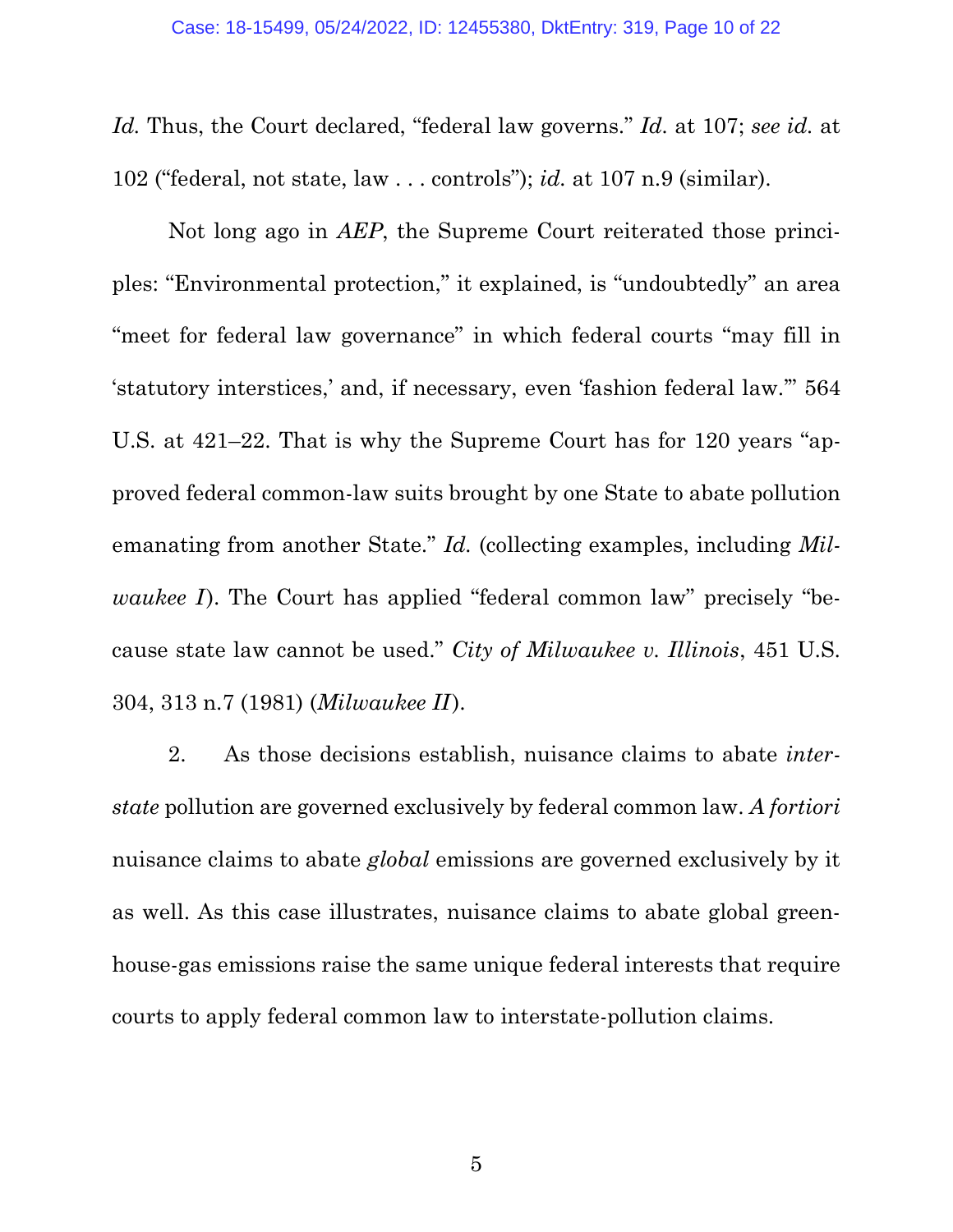This case involves nuisance claims for injuries allegedly caused by "global warming." 3-ER-292. On the Counties' own account, however, global warming is a global problem. The Counties concede that a wide variety of human actions—including actions by innumerable third parties—have contributed to global warming since the "industrial era began." 3-ER-241; *see also* 3-ER-237–48. And they concede that the limited number of fossil-fuel companies named in this case extracted, produced, and marketed fossil fuels all over the globe, not merely in California. 3- ER-220–34, 3-ER-246–48. For those companies to avoid liability under the Counties' theory, they would have to take actions in "every state (and country)." *City of New York v. Chevron Corp.*, 993 F.3d 81, 92 (2d Cir. 2021). Yet the Counties seek to have California courts applying California law determine those actions. They effectively ask a single State to set global policy.

<span id="page-10-1"></span><span id="page-10-0"></span>As the Second Circuit has recognized, that approach to global climate change raises obvious "foreign policy" and "federalism" concerns. *City of New York*, 993 F.3d at 92–93. States (and other countries) have a variety of carefully calibrated regulatory programs to address emissions *within* their respective borders. *See, e.g.*, Ind. Code § 13-17-1-1 *et seq.* And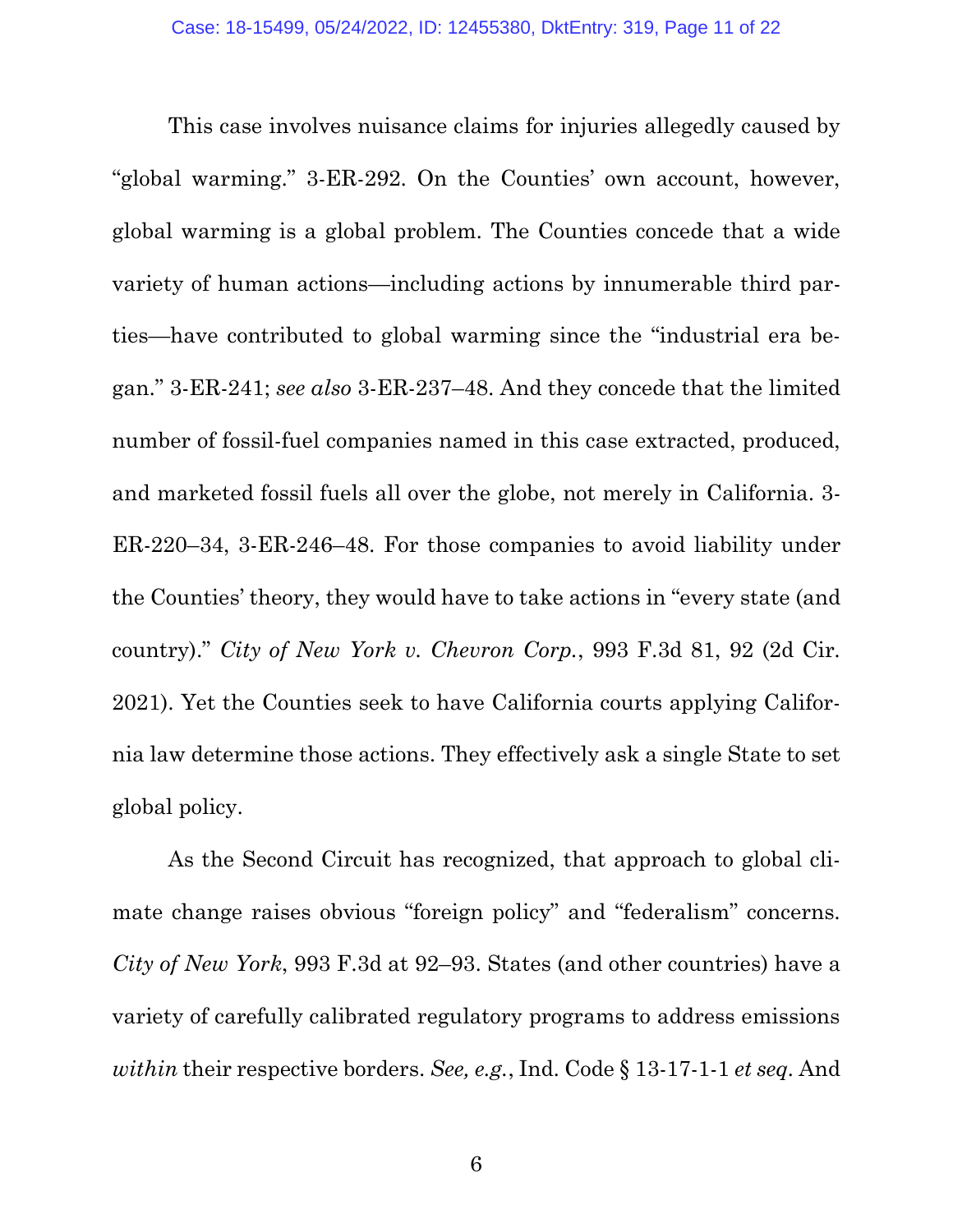<span id="page-11-2"></span>those programs consider a variety of environmental, economic, and other local interests, striking different balances. *See, e.g.*, *id.* § 13-17-1-1 (listing considerations). To let California's judiciary override the policy choices of co-equal sovereigns by imposing liability for out-of-state emissions under California nuisance law would undermine "basic interests of federalism." *Milwaukee I*, 406 U.S. at 105 n.6.

<span id="page-11-0"></span>Worse, the Counties are not alone in urging state courts to craft judicial solutions to the complex issue of global climate change. *See, e.g.*, *City of New York*, 993 F.3d at 85–86. Many other local governments have brought similar nuisance claims, and if such claims are left in state court, chances are that at least some state courts will be receptive. The inevitable result will be a "chaotic" patchwork of conflicting standards for the same conduct. *Int'l Paper Co. v. Ouellette*, 479 U.S. 481, 496–97 (1987).

<span id="page-11-1"></span>Any worldwide allocation of responsibility for remediation of climate change requires national or international action, not ad hoc intervention by individual state courts under state nuisance law acting at the behest of a handful of state and local governments. It is precisely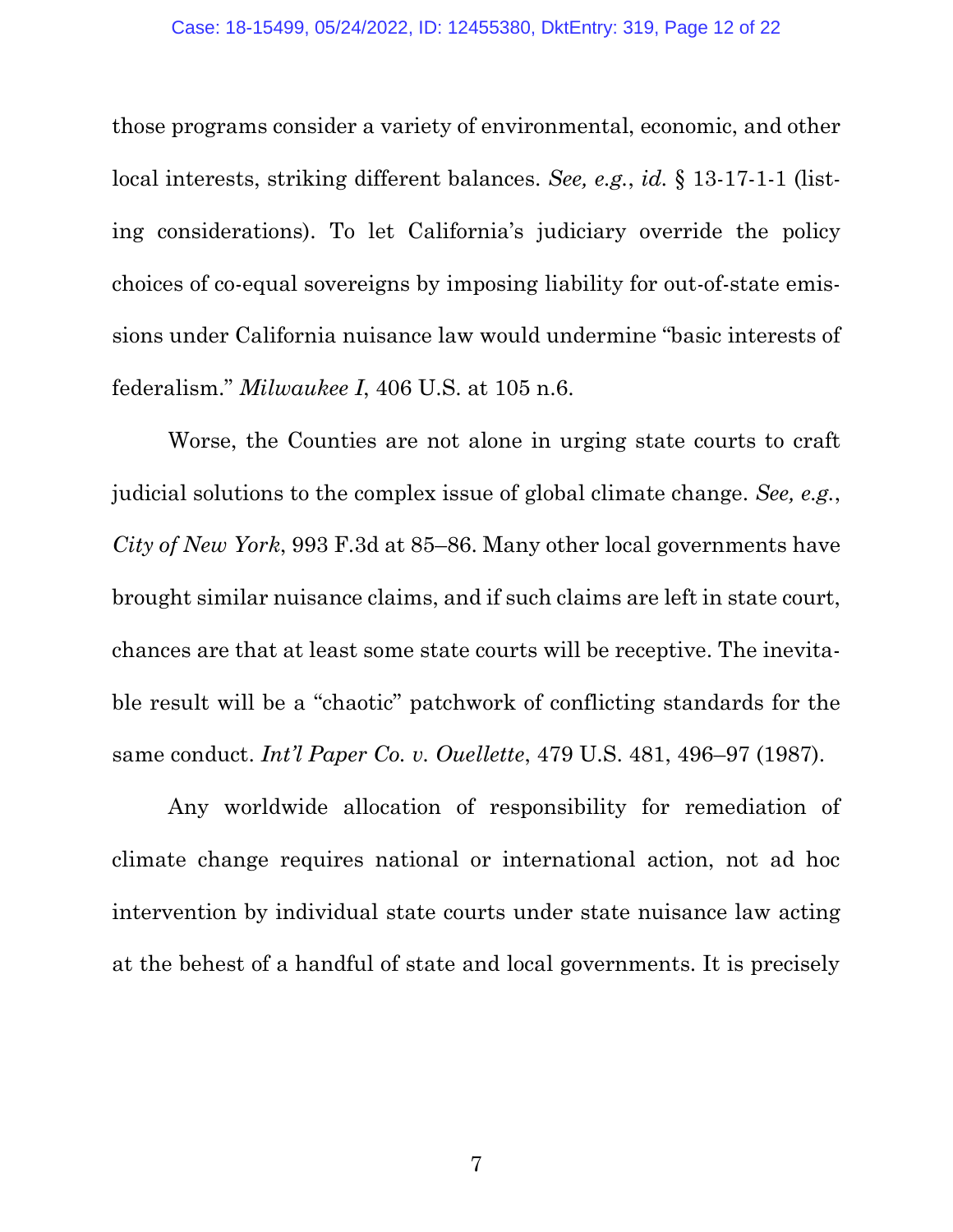for this reason that the Supreme Court long ago recognized that any common-law answers to interstate-pollution problems should be given by federal courts applying federal law. *See Milwaukee I*, 406 U.S. at 103.

## <span id="page-12-2"></span><span id="page-12-0"></span>**B. Removal of common-law claims to abate global climate change is proper**

<span id="page-12-1"></span>Because federal law necessarily governs the Counties' nuisance claims to abate global climate change, this case is removable to federal court. Defendants may remove any state-court case over which federal district courts would have had "original jurisdiction," 28 U.S.C. § 1441(a), including cases presenting claims "arising under the Constitution, laws, or treaties of the United States," *id.* § 1331; *see Home Depot U.S.A., Inc. v. Jackson*, 139 S. Ct. 1743, 1748 (2019). And it is well-established that a "case 'arising under' federal common law presents a federal question and as such is within the original subject matter jurisdiction of the federal courts." Charles Alan Wright & Arthur R. Miller, 19 *Fed. Prac. & Proc. Juris.* § 4514 (3d ed. 2021).

<span id="page-12-3"></span>*Milwaukee I* makes particularly clear that federal courts have jurisdiction here. There, the Supreme Court held that "nuisance" claims for "pollution of interstate or navigable waters creates actions arising under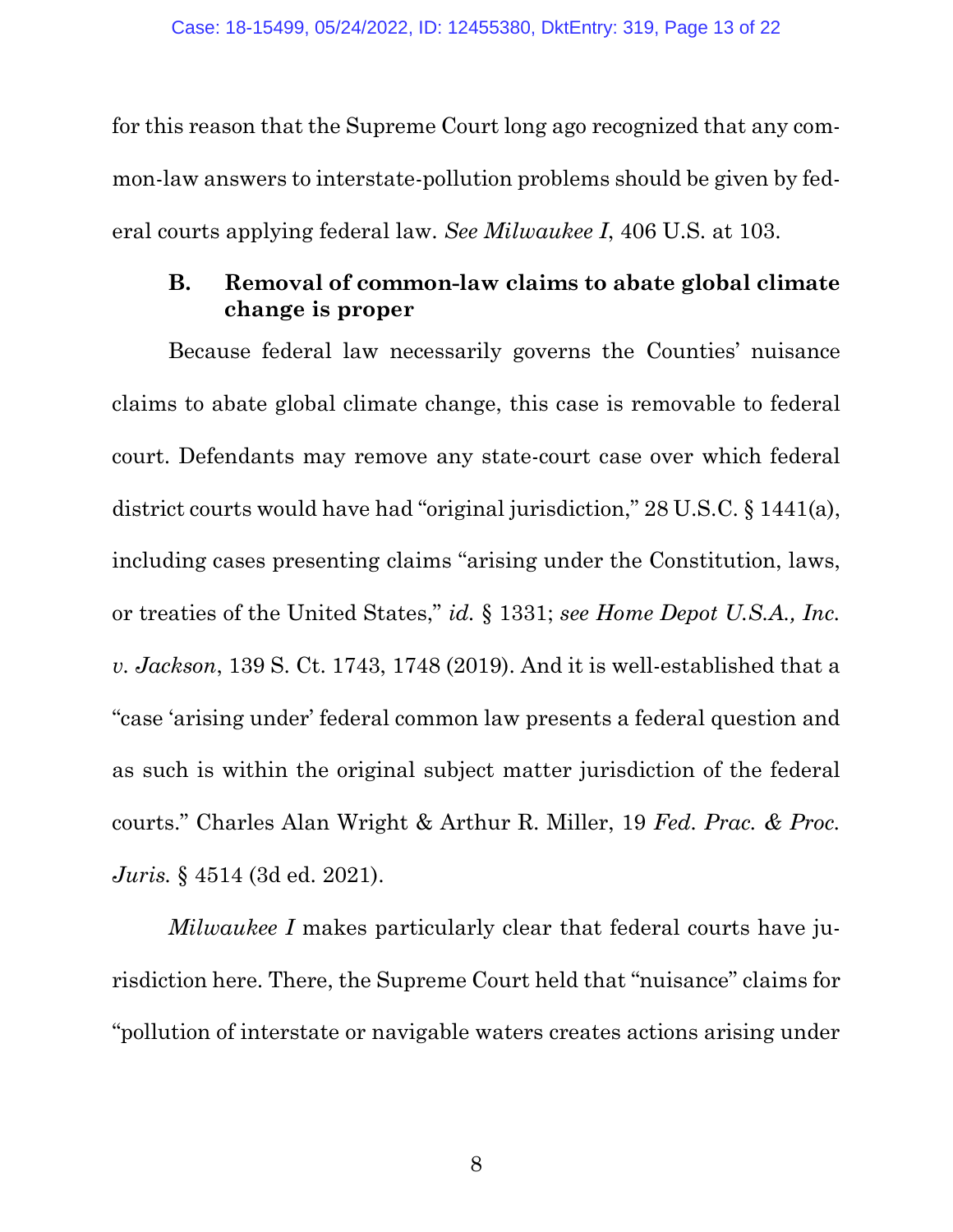<span id="page-13-2"></span>the 'laws' of the United States within the meaning of  $\S$  1331(a)," the statute providing for federal-question jurisdiction. 406 U.S. at 99. As the Court explained, such claims "require[]" application of federal law—just like state disputes over "boundaries" and "interstate streams," which have long "'been recognized as presenting federal questions.'" *Id.* at 105 & n.6. That means the claims have their "'basis and standard in federal common law and so directly constitut[e] a question arising under the laws of the United States.'" *Id.* at 99–100. The same is true here.

<span id="page-13-1"></span><span id="page-13-0"></span>The mere fact that the Counties' complaints do not expressly assert claims under federal common law is immaterial. Under the artful-pleading doctrine, a "'plaintiff may not defeat removal by omitting to plead necessary federal questions.'" *Rivet v. Regions Bank of La.*, 522 U.S. 470, 475 (1998). Thus, where—as here—a claim is "controlled by federal substantive law," it may be removed to federal court, *Avco Corp. v. Aero Lodge No. 735*, 390 U.S. 557, 560 (1968), "even though no federal question appears on the face of the plaintiff's complaint," *Rivet*, 552 U.S. at 475. The Counties cannot evade federal law or federal jurisdiction by unilaterally declaring that their nuisance claims arise under state law.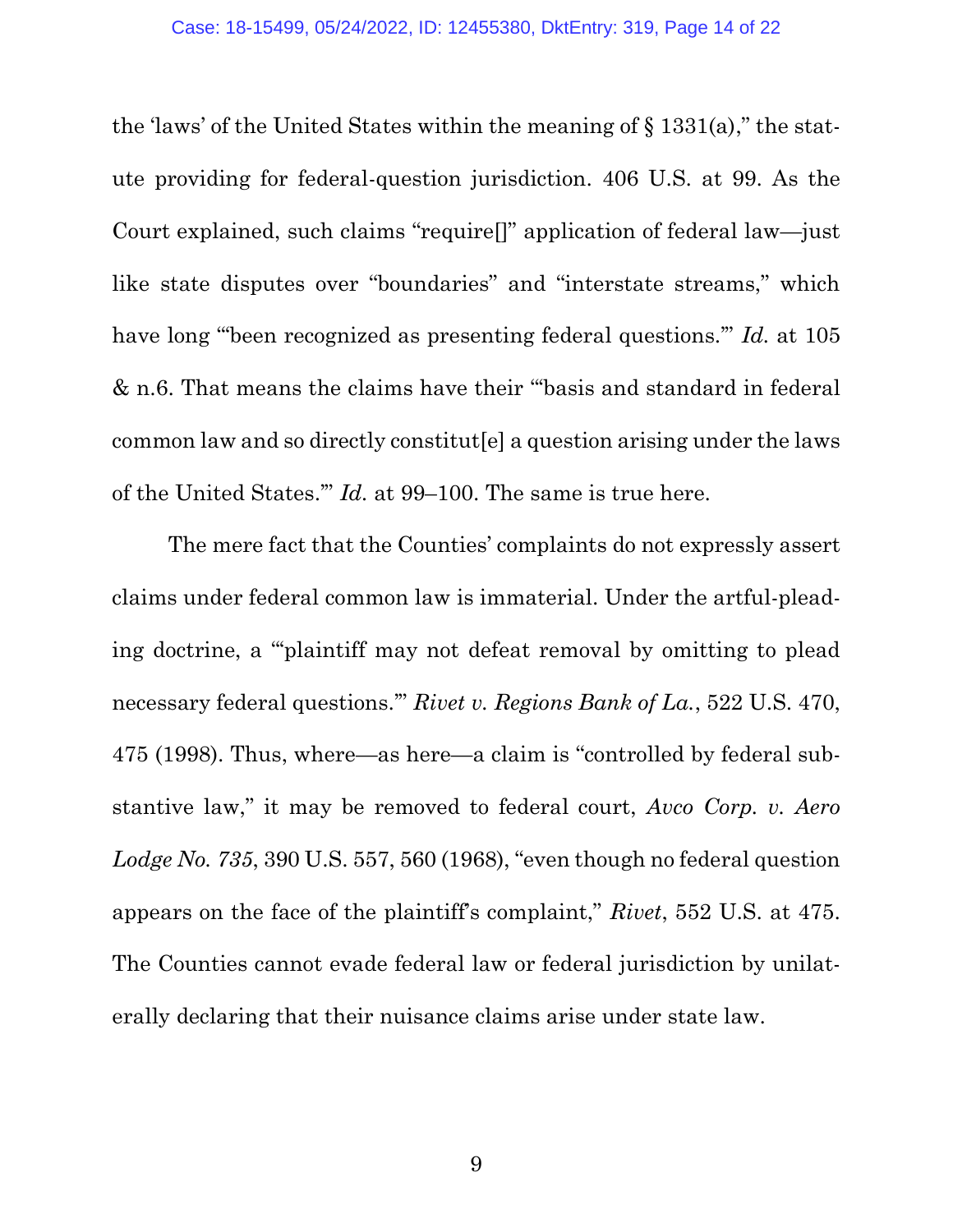#### **II. The Panel Erred in Rejecting Federal Common Law**

<span id="page-14-0"></span>In refusing to permit removal, the panel misapprehended the source of law governing common-law claims to abate global emissions. The panel relied on *City of Oakland v. BP PLC*, 969 F.3d 895 (9th Cir. 2020)—decided by the same panel—for the proposition that "the Supreme Court has not yet determined that there is a federal common law of public nuisance relating to interstate pollution." Op. 23–24 (quoting *City of Oakland*, 696 F.3d at 906). That defies *Milwaukee I*. There, the Supreme Court held that, "[w]hen we deal with air and water in their ambient or interstate aspects, there is a federal common law." 406 U.S. at 103. Neither the panel's decision nor *City of Oakland* even mentions *Milwaukee I*.

*AEP* is not to the contrary. *Contra City of Oakland*, 969 F.3d at 906. There, the Supreme Court declined to decide whether, "in the absence of the Clean Air Act and the EPA actions the Act authorizes, the plaintiffs could state a federal common-law claim for curtailment of greenhouse gas emissions." 564 U.S. at 423. Declining to decide a *particular* case under federal common law, however, is a far cry from saying there is no federal common law. In *AEP*, the Supreme Court nowhere repudiated decisions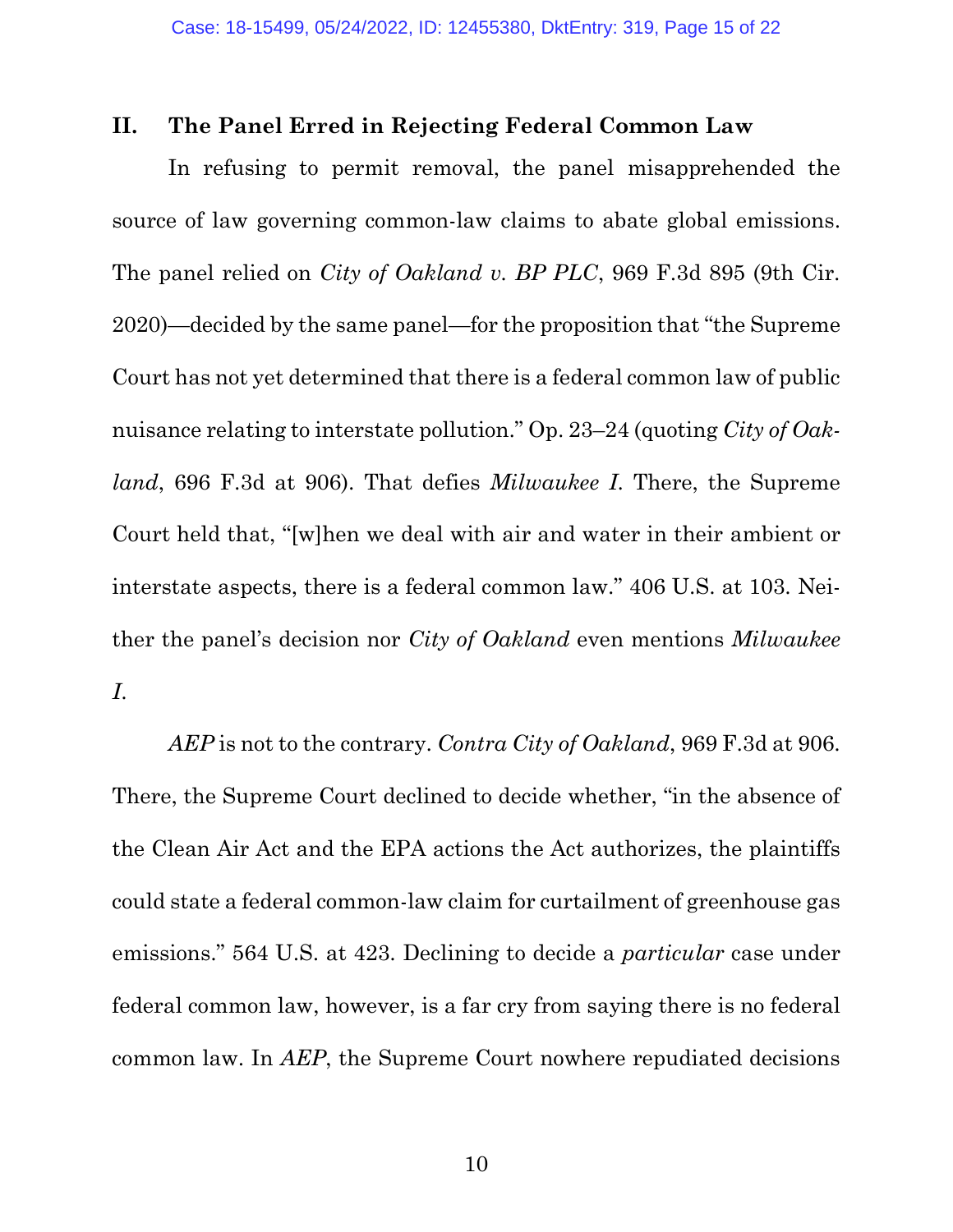recognizing that federal common law governs "suits brought by one State to abate pollution emanating from another State." *Id.* at 421. It instead reiterated that applying the "law of a particular State" to common-law nuisance claims "would be inappropriate." *Id.* at 422.

<span id="page-15-0"></span>The panel also reasoned that, even if federal common law exists, the Counties' claims would not require "any interpretation of a federal statutory or constitutional issue, and are 'displaced by the Clean Air Act.'" Op. 25 (quoting *City of Oakland*, 969 F.3d at 906). That rationale is self-defeating. To determine whether the CAA "displace[s]" federal common-law claims, a court must necessarily determine "whether the statute 'speaks directly to the question' at issue.'" *AEP*, 564 U.S. at 424 (cleaned up) (quoting *Mobil Oil Corp. v. Higginbotham*, 436 U.S. 618, 625 (1978)).

<span id="page-15-1"></span>More fundamentally, the CAA does not give state courts license to set global emissions standards. Through the CAA, Congress transferred responsibility for setting interstate standards from the *federal* judiciary to politically accountable branches of the *federal* government. *See AEP*, 564 U.S. at 423–25. It forbade federal courts from supplementing the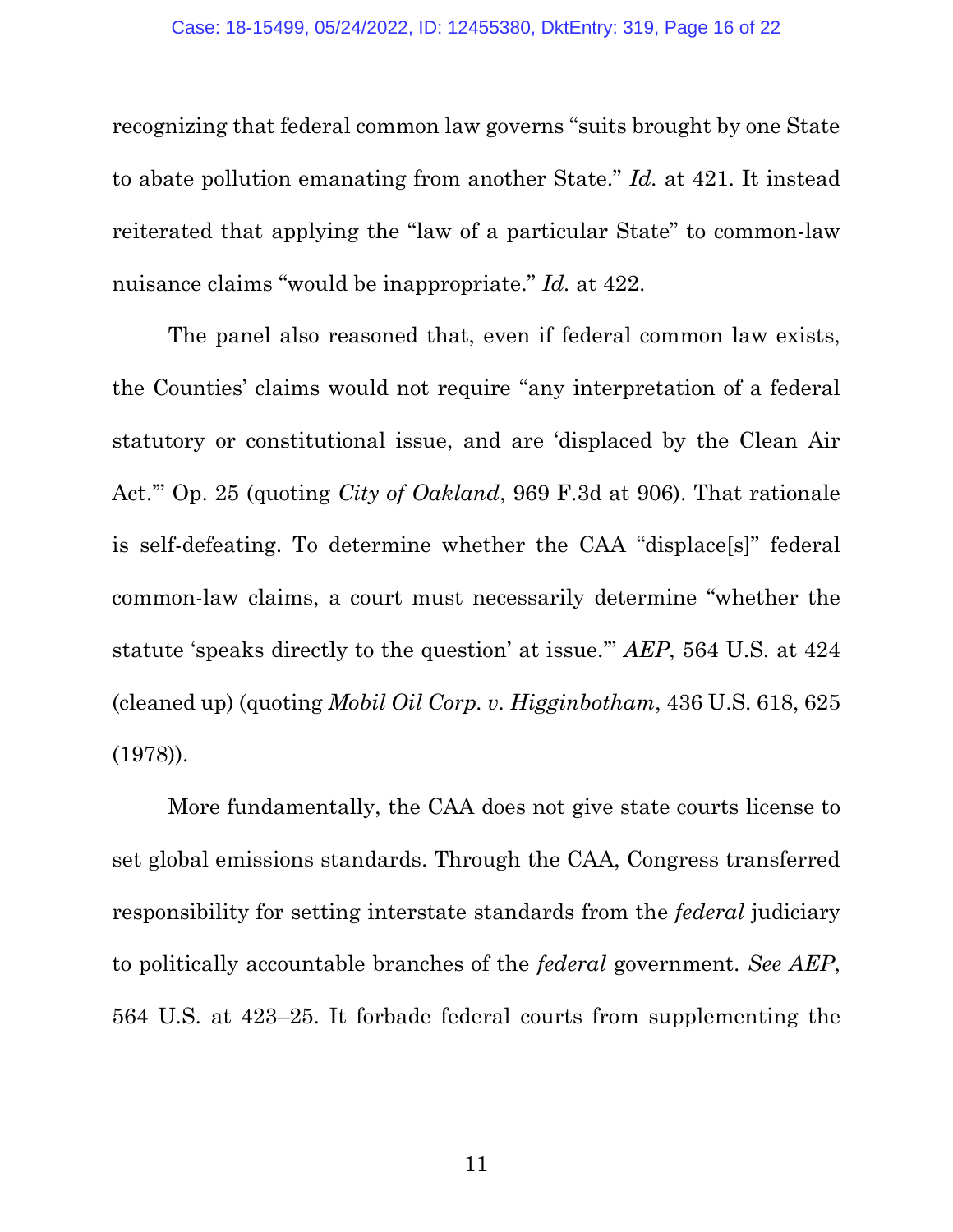<span id="page-16-1"></span>CAA. *See id.* But that does not imply state courts may craft the very interstate-emissions standards that federal courts are prohibited from creating. *See City of New York*, 993 F.3d at 98. State courts did not possess that authority "in the first place," *id.*: Pre-CAA precedent applied "federal common law" to interstate-pollution nuisance claims precisely because "state law cannot be used," *Milwaukee II*, 451 U.S. at 313 n.7.

<span id="page-16-3"></span><span id="page-16-0"></span>The role of States under the CAA in setting local emissions standards does not imply otherwise. A claim may arise exclusively under federal law even where it incorporates or leaves space for state standards. *See Milwaukee I*, 406 U.S. at 107; *United States v. Kimbell Foods, Inc.*, 440 U.S. 715, 726–27, 739–40 (1979). That is the case here. State authority is confined to *in-state* sources; it does not extend to *out-of-state* sources. *See, e.g.*, 42 U.S.C. § 7410(a)(1) (permitting State to adopt plan for region "within such State"); *AEP*, 564 U.S. at 427–28; *Int'l Paper*, 479 U.S. at 490–500. And that authority is exercised under a *federal* framework that gives "primary" responsibility for "greenhouse gas emissions" to a *federal* agency. *AEP*, 564 U.S. at 428.

<span id="page-16-4"></span><span id="page-16-2"></span>The panel's final objection was that resolving the Counties' claims would "require a fact-intensive and situation-specific analysis." Op. 25.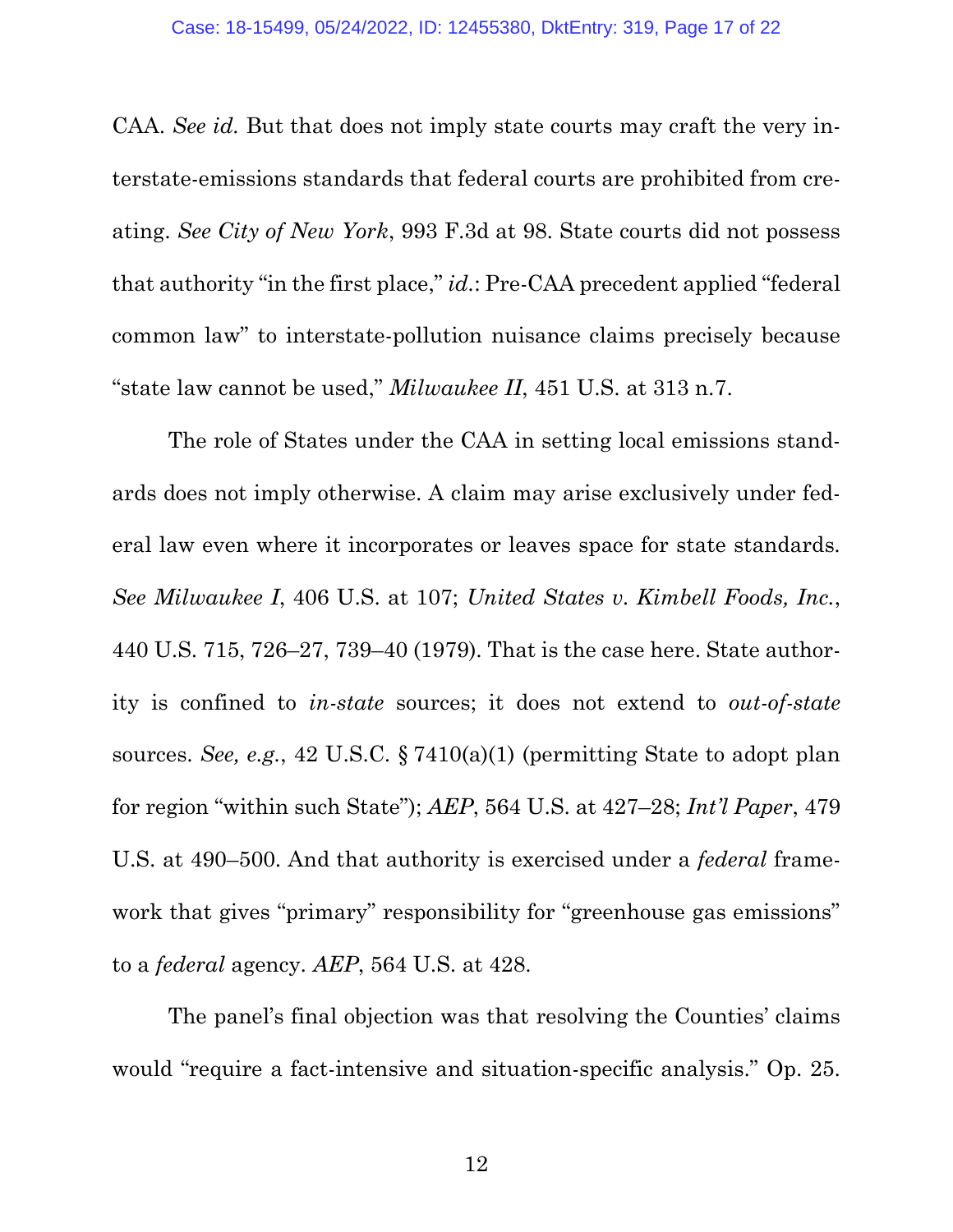As the panel conceded, however, *id.*, the Supreme Court has held that the CAA "displace[s] any federal common-law right to seek abatement of carbon-dioxide emissions," *AEP*, 564 U.S. at 424. Resolving the Counties' claims here would require looking no further than that holding.

#### **III. The Issue Is of Nationwide Importance**

<span id="page-17-0"></span>This case warrants review by the full Court. The central issue here—whether federal or state law necessarily governs nuisance claims for global climate change—is of nationwide importance. *Cf. City of Oakland*, 969 F.3d at 907 (conceding that whether energy companies can be held "liable for public nuisance" is an "important" question). If (as the panel ruled) state law governs, a handful of state-court judges will have the power to dictate emissions policy for the Nation. That outcome is particularly troubling given that the claims here call for judges to balance "social benefit[s]" and "costs," 3-ER-294—a quintessentially legislative function. National policy on an issue as sensitive and complex as global climate change should be made by nationally elected officials.

Congress has recognized as much. In the CAA, it assigned States a significant role under the statute, permitting state officials to craft statespecific solutions, subject to review by federal officials, to the difficult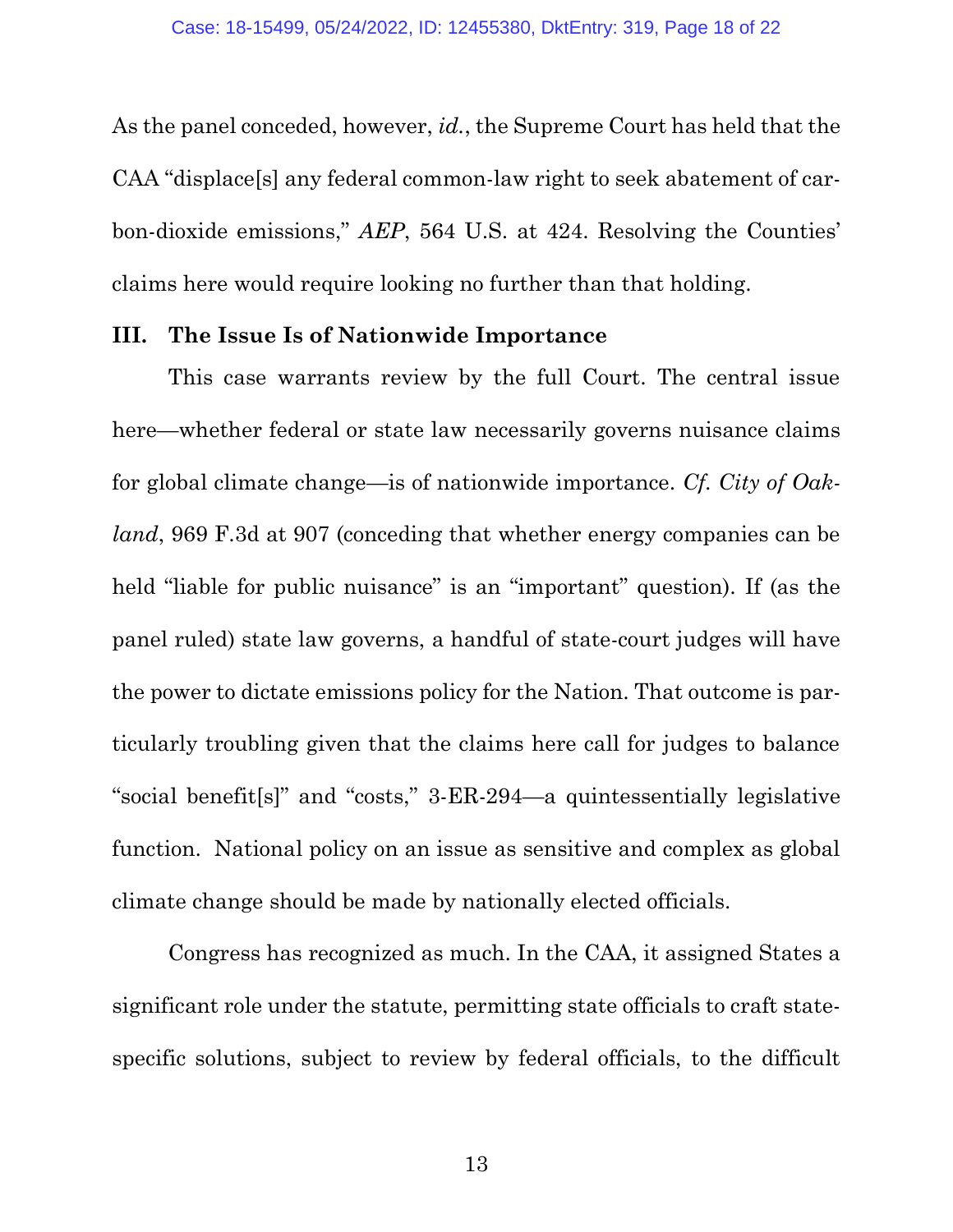questions surrounding air-pollution regulation. *See, e.g.*, 42 U.S.C. §§ 7401(a)(3), 7410(a), 7412(*l*), 7416, 7661a. Crucially, however, Congress also made clear that state regulatory prerogatives stop at the state line. *See AEP*, 564 U.S. at 427–28; *Int'l Paper*, 479 U.S. at 490–500. It recognized that limit was necessary if all States were to have autonomy to balance health, economic, and environmental conditions in response to local conditions. The panel's decision, in stark contrast, allows a few States to impose a single, one-size-fits-all policy on the entire country.

### <span id="page-18-1"></span><span id="page-18-0"></span>**CONCLUSION**

This Court should grant rehearing and rehearing en banc.

Respectfully submitted,

Office of the Attorney General IGC South, Fifth Floor 302 W. Washington Street Indianapolis, IN 46204 (317) 232-6255 [Tom.Fisher@atg.in.gov](mailto:Tom.Fisher@atg.in.gov)

THEODORE E. ROKITA Attorney General of Indiana

/s/ Thomas M. Fisher THOMAS M. FISHER Solicitor General

JAMES A. BARTA Deputy Solicitor General

JULIA C. PAYNE MELINDA R. HOLMES Deputy Attorneys General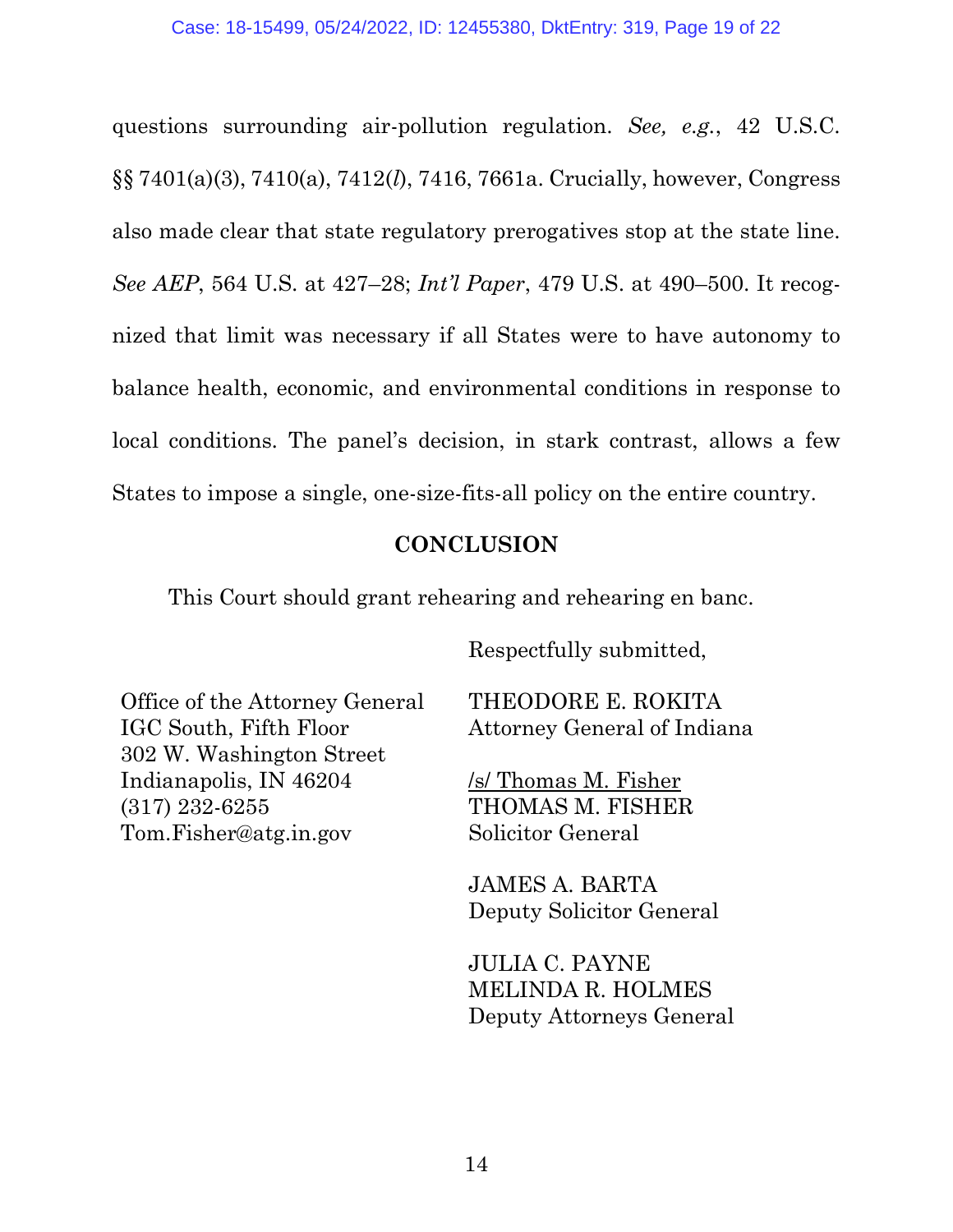## **ADDITIONAL COUNSEL**

STEVE MARSHALL Attorney General State of Alabama

TREG TAYLOR Attorney General State of Alaska

LESLIE RUTLEDGE Attorney General State of Arkansas

CHRISTOPHER M. CARR Attorney General State of Georgia

DEREK SCHMIDT Attorney General State of Kansas

DANIEL CAMERON Attorney General Commonwealth of Kentucky

LYNN FITCH Attorney General State of Mississippi

ERIC SCHMITT Attorney General State of Missouri

AUSTIN KNUDSEN Attorney General State of Montana

DOUG PETERSON Attorney General State of Nebraska

JOHN M. O'CONNOR Attorney General State of Oklahoma

ALAN WILSON Attorney General State of South Carolina

KEN PAXTON Attorney General State of Texas

BRIDGET HILL Attorney General State of Wyoming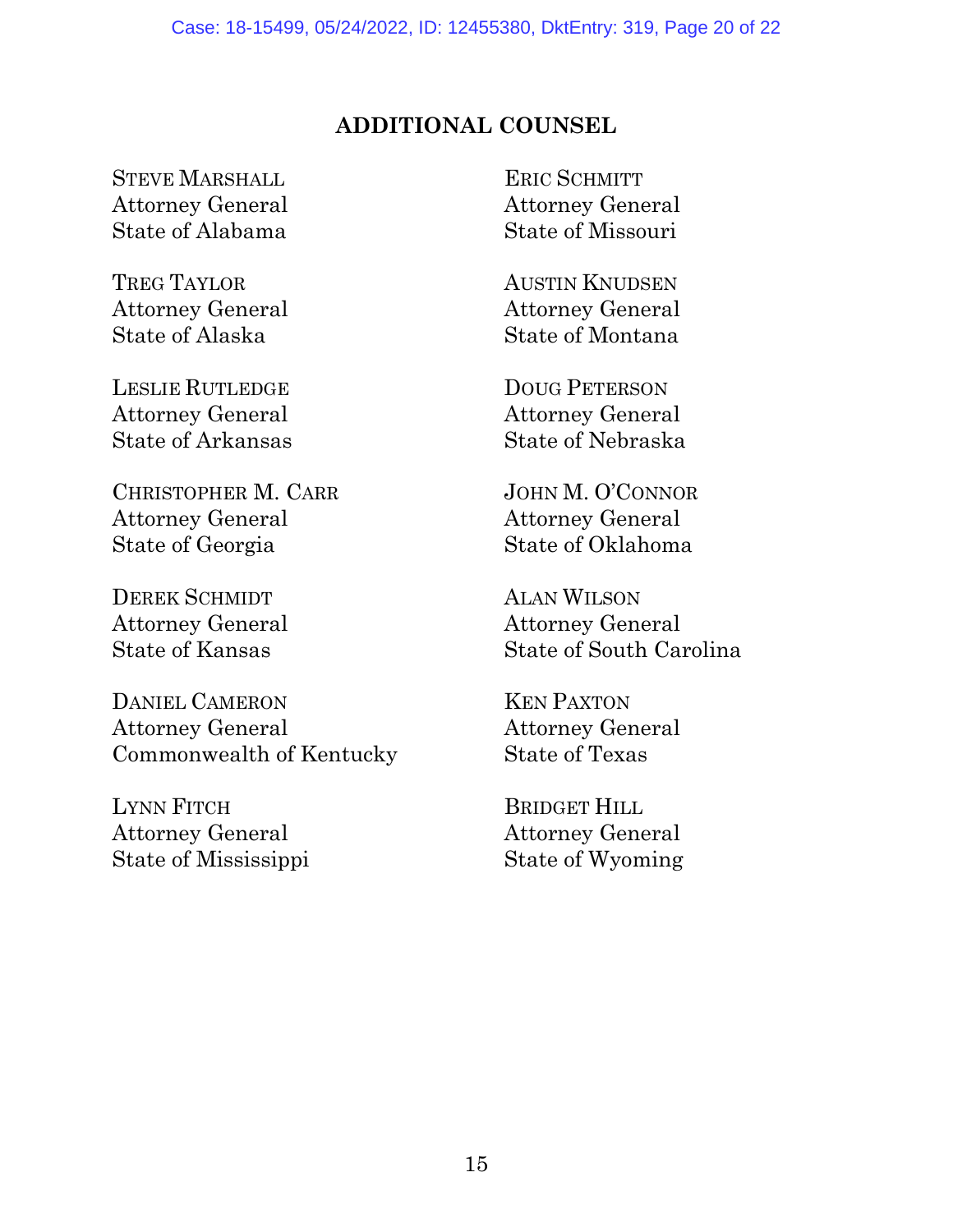### **CERTIFICATE OF COMPLIANCE**

Pursuant to Federal Rule of Appellate Procedure 32(g)(1), the undersigned certifies that this brief complies with the applicable typeface, type-style, and type-volume limitations. This brief was prepared using a proportionally spaced type (Century Schoolbook, 14 point). Exclusive of the portions exempted by Federal Rule of Appellate Procedure 32(f), this brief contains 2,684 words. This certificate was prepared according to the word-count function of Microsoft Word, the word-processing program used to prepare this brief.

> By: /s/ Thomas M. Fisher Thomas M. Fisher Solicitor General